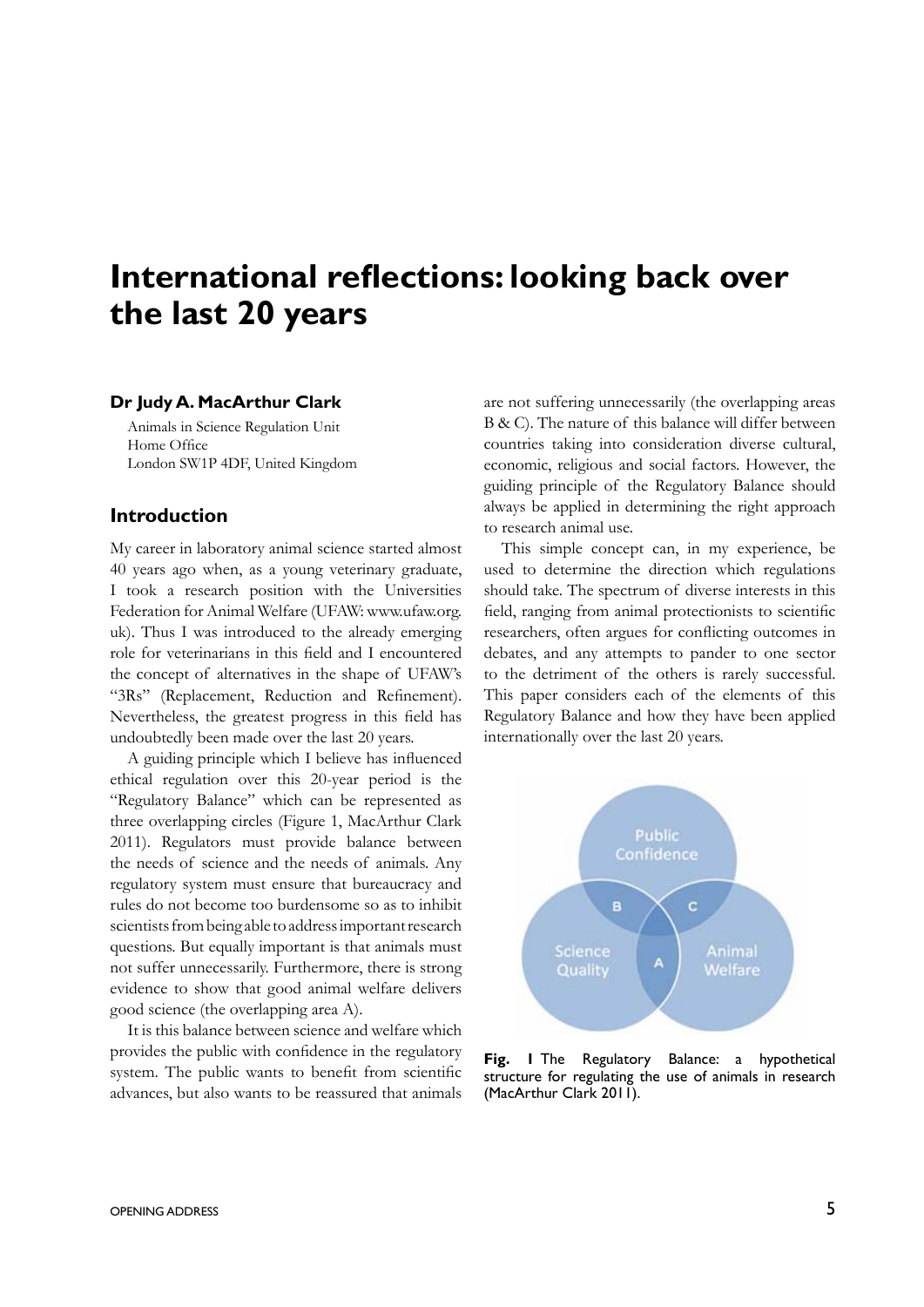### **Changes in science**

A number of significant changes in science impact on how we need to consider experiments on animals. Perhaps foremost of these is the growth of genetic modification, especially in mice. According to UK statistics, in 1995, 2.7 million animals were used in scientific procedures of which about 15% were genetically altered. By 2010, the total had increased to 3.6 million of which over 50% were genetically altered (Home Office 2011). This genetic revolution, combined with our ability to carry out research on an ever smaller scale (e.g., analytical sample size, surgical approaches, implantable devices), has enabled studies which would not have been possible in the past.

At the same time, we have seen changing disease demographics. Many therapies for acute diseases have now been discovered and we see an increase in chronic and rarer conditions, e.g., diseases of ageing, mental illness, genetic and metabolic conditions, together with a return of serious bacterial conditions which we once thought antibiotics had eliminated. Through our ability to compare detailed genetic and other characteristics, we are also learning that many traditional animal models are not as relevant to the human condition as we have believed. Furthermore, the use of stem cells in regenerative and other therapies, and the development of animals containing human material, both raise new ethical questions for the scientific community (Academy of Medical Sciences 2011).

In the field of regulatory safety testing, our ambition to reduce the numbers of animals used is often in conflict with a trend to reduce any risk to humans and the environment. This is helpfully stimulating a new approach to toxicity testing, elegantly described in the report "Toxicity testing in the 21<sup>st</sup> Century" (Institute of Medicine 2007), together with an improved environment for data-sharing among pharmaceutical companies.

#### **Issues affecting animal welfare**

In 1959 William Russell and Rex Burch, working on a project proposed and sponsored by UFAW, published their *Principles of Humane Experimental Technique* (Russell & Burch 1959) but a number of years had to pass before their concept of the 3Rs became part of our common thinking.

The Fund for the Replacement of Animals in Medical Experimentation (FRAME) was founded in the UK in 1969 but further progress was slow. The Center for Alternatives to Animal Testing (CAAT) was founded at Johns Hopkins University in the USA in 1981 and the European Centre for the Validation of Alternative Methods (ECVAM) was established by the European Commission in 1992. By the early nineties there were international moves to promote alternatives; the first World Congress on Alternatives and Animal Use in the Life Sciences was held in Baltimore in the USA in 1993.

Most of the attention so far has been directed towards validating replacement alternatives in regulatory testing yet progress has arguably been disappointing. Given that about 75% of animals are used in non-regulatory areas of basic and applied research, one might ask whether a greater focus in these areas would be more beneficial. This has been an aim of the UK National Centre for the Replacement, Refinement and Reduction of Animals in Research (NC3Rs: www.nc3rs.org.uk) founded in the UK in 2004 following a recommendation of a Select Committee of the House of Lords (House of Lords 2002). At a European level, the new Directive  $(2010/63/EU)$  places the 3Rs at the centre of its aims, significantly both in basic sciences and in regulatory testing (European Parliament 2010).

Many feel that the opportunities for progress in refinement have been undervalued. The general acceptance that refinement includes enrichment of an animal's environment to satisfy its behavioural needs has led to this becoming standard practice for all species in many laboratories. A further notable development in 2010 was the UK Coalition Government pledge to work to reduce the use of animals in research (HM Government 2010). This will be a science-led initiative which pays attention to refinement opportunities as well as reduction and replacement.

Another remarkable change over the last 20 years has been the growth of specialist expertise in this field among veterinarians. While the American College of Laboratory Animal Medicine (ACLAM) was founded as early as 1957, we waited until the 1990s for Japan (JCLAM) and Europe (ECLAM) to follow suit. In 2005, the Korean College (KCLAM) was formed and an International Association of Colleges of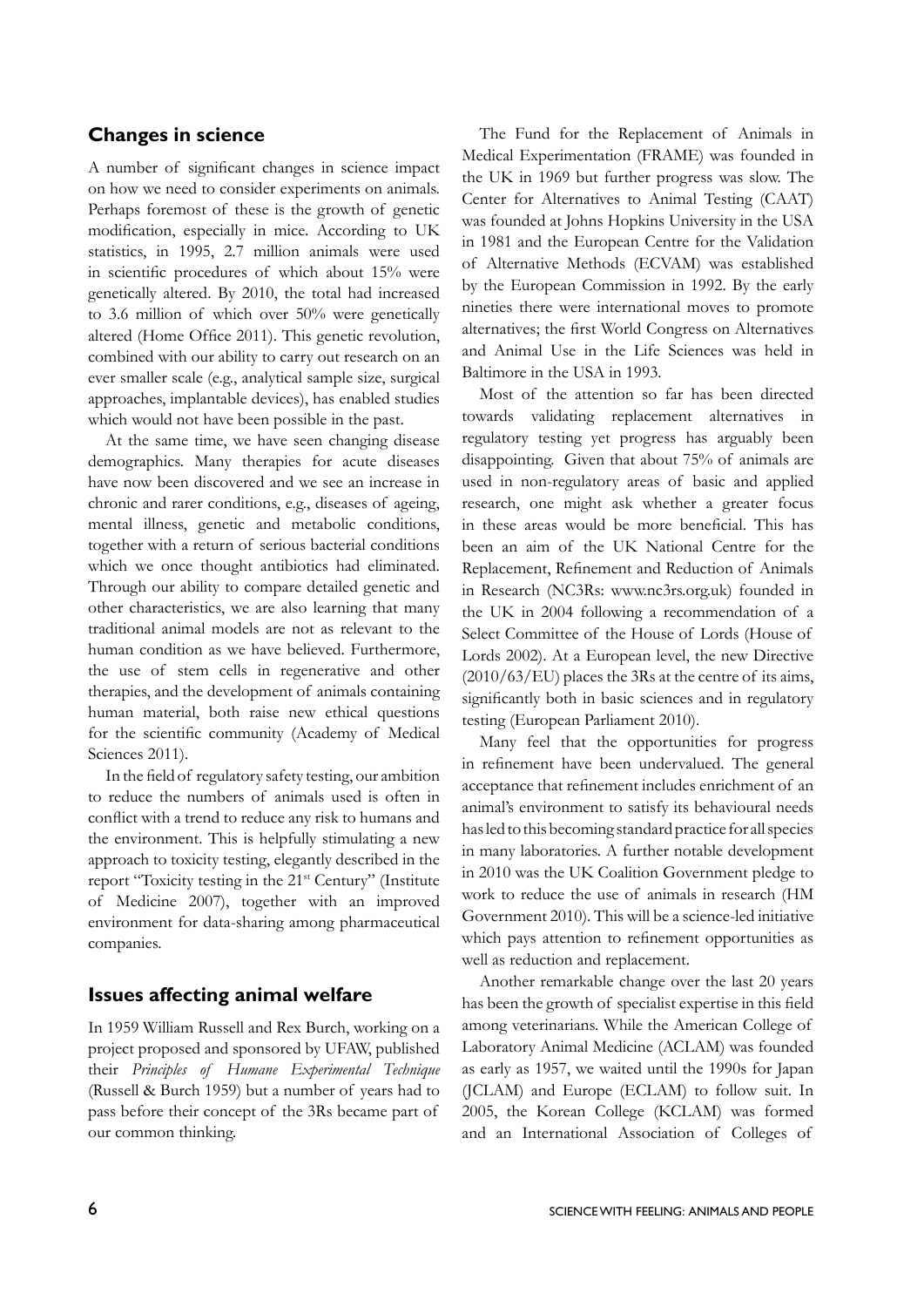Laboratory Animal Medicine (IACLAM) was created with these four colleges as the founding members (MacArthur Clark 2008).

The focus of IACLAM has been to promote education and certification of veterinary specialists and to ensure effective dissemination of relevant information. Increasingly veterinarians have been recognised in national and regional legislation with the roles of Attending Veterinarian (USA) (Animal Welfare Act 1985a), Named Veterinary Surgeon (UK) (RCVS 2004) and Designated Veterinarian (Europe) (European Parliament 2010). Veterinarians advise on the care and welfare of research animals and play an important role in ethical review. In 2011 IACLAM partnered with the World Organisation for Animal Health (OIE: www.oie.int) and the Institute for Laboratory Animal Research (ILAR: http://dels. nas.edu/ilar) to publish guidance which will have international impact on the training of laboratory animal veterinarians (Bayne et al. 2011).

Raising scientific and welfare standards internationally has been a significant feature of many organisations in recent years. Whilst ILAR was founded in 1953 within the US National Academies of Science, it was not until the early 2000s that ILAR created an International Committee which now is leading the development of an International Primate Plan. Likewise, ICLAS (International Council for Laboratory Animal Science: www.iclas.org) was founded in 1956 and today is working with CIOMS (Committee of International Organisations of Medical Sciences: www.cioms.ch) to update the international guiding principles for animal research (CIOMS-ICLAS 2011). AAALAC (American Association for the Accreditation of Laboratory Animal Care: www.aaalac.org) was founded as a US organisation in 1965 but in 1996 recognised its international role and changed its name (Association for Assessment and Accreditation of Laboratory Animal Care) to reflect its wider remit.

The CCAC (Canadian Council on Animal Care: www.ccac.ca) was created in 1968 and, in 2011, hosted the 8<sup>th</sup> World Congress on Alternatives and Animal Use in the Life Sciences (WC8) in Montreal, a major international undertaking. The OIE has 178 member countries and in 2010 published a chapter in its Terrestrial Animal Health Code setting standards for the use of animals in research and education (OIE 2010). This has the potential to significantly affect regulatory systems globally, especially in developing countries which are emerging scientifically.

All these initiatives are directed towards improving the welfare of research animals globally whilst balancing these improvements with the expanding demands of science. But perhaps one of the most significant developments in the last 20 years has been the growth of ethical review of research proposals. In the mid 1980s, new legislation was implemented in both the USA (Animal Welfare Act 1985b), and the UK (Animals (Scientific Procedures) Act 1986) which introduced this concept. The aim was to engage others outside the immediate research team in evaluating scientific proposals and determining what should be done and at what cost to the animals. This is usually referred to as a cost (harm)-benefit assessment and involves input from veterinarians and animal care staff as well as scientists and those who represent broader public opinion. Directive 2010/63/EU implements this cost-benefit assessment as an element of project authorisation in all 27 member states of the European Union from January 2013.

#### **Changes in public confidence**

In 2006 the organisation Pro-Test (www.pro-test. org.uk) was started following an anti-vivisection rally in Oxford, UK attended by 16-year-old student, Laurie Pycroft. Pro-Test has helped change the attitudes of the public, politicians and media towards animal research.

Between 1999 and 2010, Ipsos-MORI has carried out regular surveys of UK public opinion about animal research (Ipsos MORI 2010). These surveys show that conditional acceptance of animal research has remained fairly constant at about 88% provided that the research is for medical purposes, causes no unnecessary suffering and that no alternative exists. Moreover, unconditional acceptance has almost doubled over the same period from 32% to 60%.

These results suggest that the UK public tends to support the need for a balance between science and welfare. There is a sophisticated understanding that science using animals needs to be regulated but also empowered to make its effective and necessary contribution to society. The public believes that animals should not suffer unnecessarily for these benefits and seeks to have confidence and reassurance that this is the case.